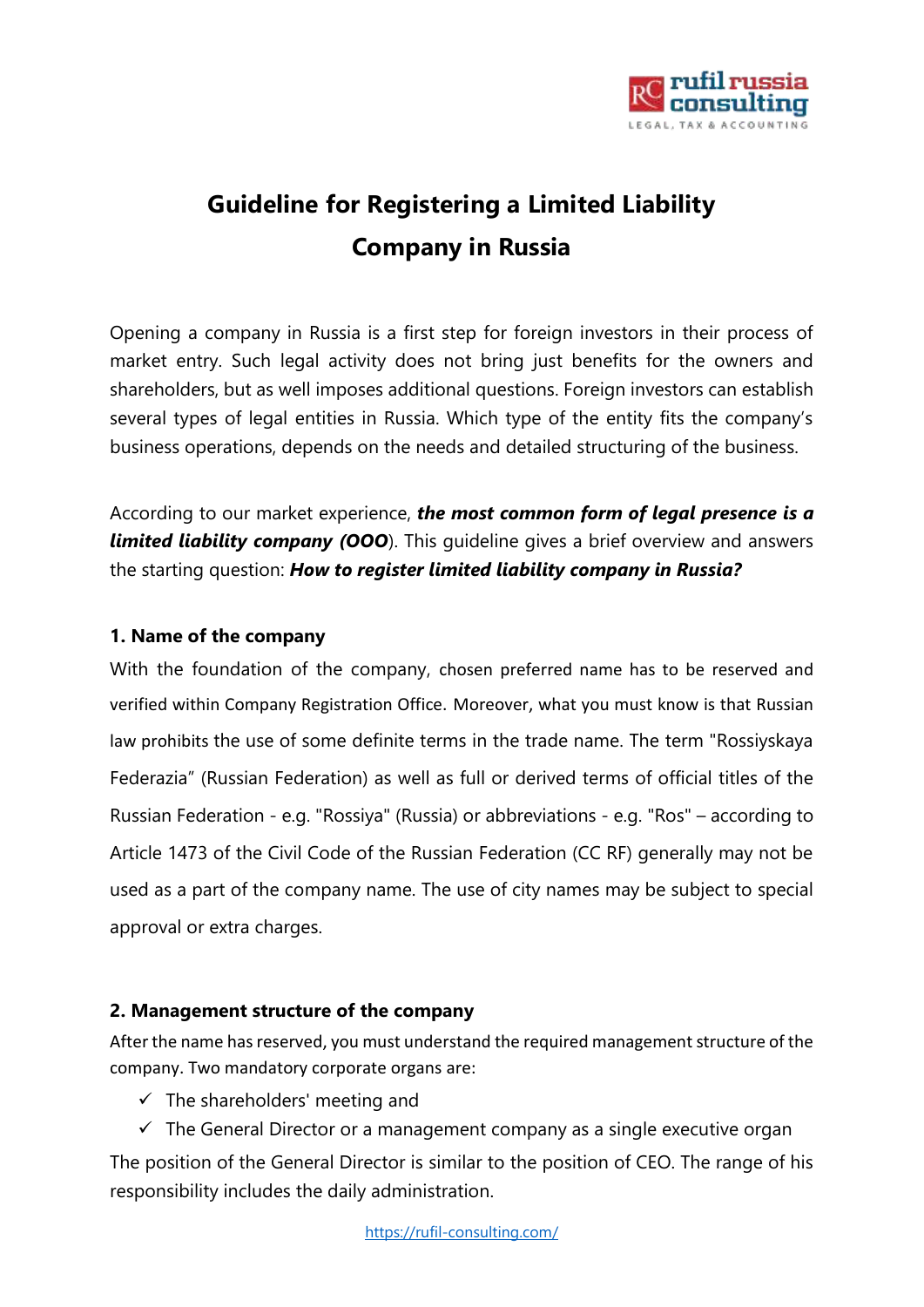

The General Director's power of representation is not restricted externally. Even though it is possible to limit the power of his representation by the statutes, this limitation is only effective towards third parties if they are aware of the restriction.

The statutes should determine the period for which the General Director is appointed. The General Director is an employee in terms of the Russian law. The employment contract, signed by him, is subject to the mandatory labor law. If the General Director is a foreigner, he must have a work permit and a work visa in Russia.

## **3. Share capital of the company**

The minimum share capital is RUB 10.000 (approx. 140 EUR) and must be drawn within four months after the registration of the "OOO".

# **4. Headquarters of the company**

The exact location of the company must be found before registration. The Russian authorities require proof that specific premises exist where the founding company will be located. Rufil Russia Consulting can provide you with a legal address in Moscow.

# **5. Required procedure for a Start-up**

The Start-up procedures of an "OOO" essentially comprise the following steps:

- $\checkmark$  Resolution on the establishment of the "OOO"
- ✓ Confirmation of the Articles of Association
- $\checkmark$  Signing of the foundation contract (if the company in question has two or more founders)
- $\checkmark$  Registration of the "OOO" by a notary in Russia
- $\checkmark$  Opening of the bank account and payment of the share capital to the new account

The shareholders' share capital contribution should be paid by money transfer.

For the registration at the State Register of legal entities you need to apply to the Russian tax authorities in charge. The registration is done within one to two weeks after the submission of the application and the required documents.

The applications for the registration must be signed by the shareholders in their own name. The signed document needs to be notarized; therefore, it is necessary that all shareholders sign the application personally in the presence of a notary.

The collection of the documents and the submission to the tax authorities can be done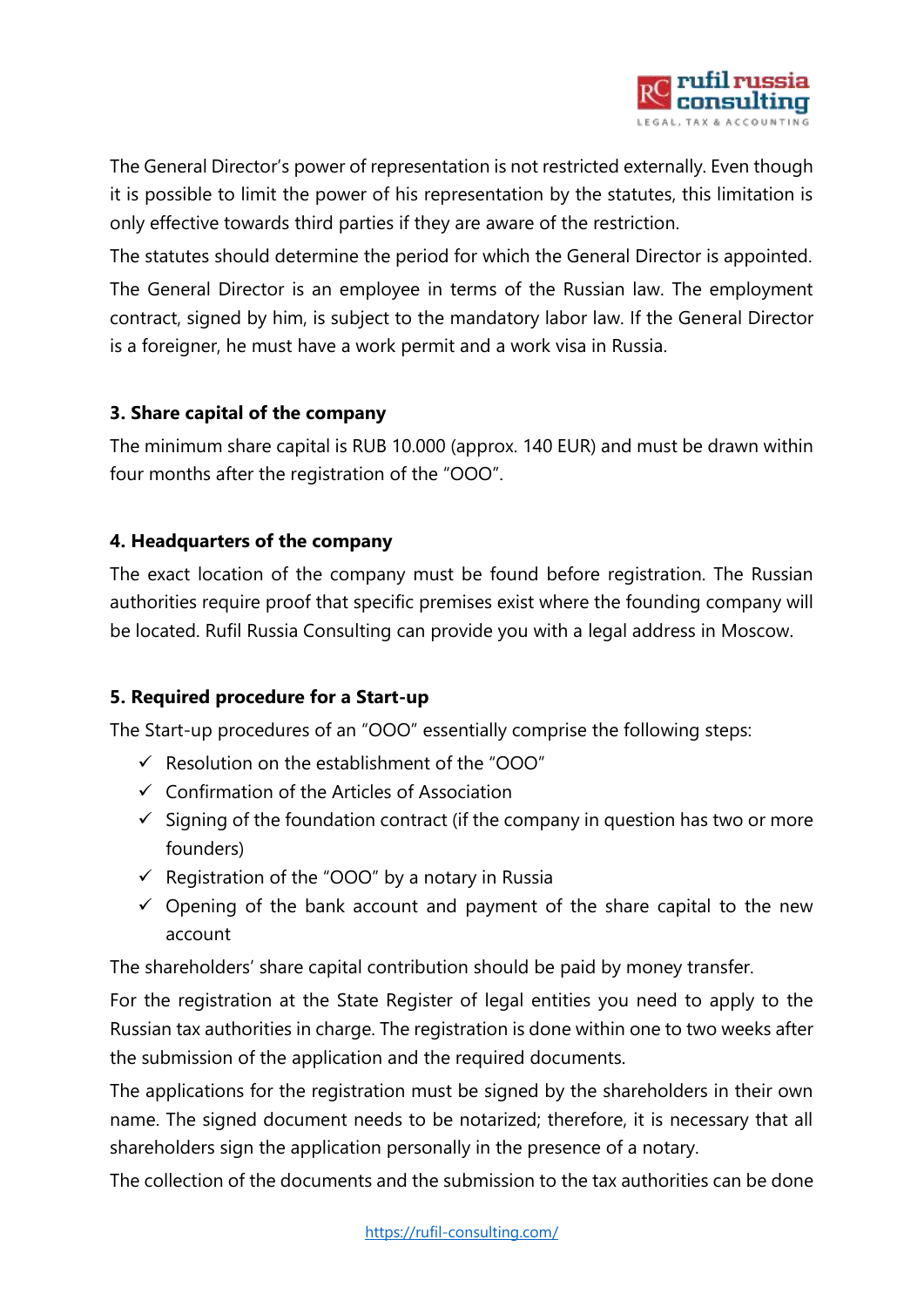

on the grounds of a power of attorney.

## **6. After the registration of the company**

The following steps must be taken to complete the foundation of the company:

- $\checkmark$  Creation of the company's stamp
- $\checkmark$  Opening of the bank accounts
- $\checkmark$  Issuing of the list of shareholders
- $\checkmark$  Notification of the company's registration at the insurance funds

#### **At this stage, we have identified several frequently asked questions such as:**

- **1. In the process of opening the corporate bank account, is the presence of shareholder mandatory?** *No, the shareholder is only obliged to be present while signing the registration application in front of a notary. Opening a bank account is a task of the General director (CEO) of the new company when it is registered.*
- **2. Does shareholder have to come to Russia? Does the managing director have to come to Russia?** Yes! The application for the company registration is to be signed by the shareholder personally and notarized by the official notary in Russia. On the other hand, the managing director (CEO) has to be very flexible and present in Russia.
- **3. Is there a legal structure that allows smooth business operations without obligation to visit or be present in Russia?** We offer alternative solution: We can register a Shelf Company and transfer afterwards the 100% shares to the Client. The transfer can be done on behalf of POA and does not require visit to Russia. Upon signing of Share Purchase Agreement, you will become 100% owner of the company.

## **7. Deadlines and required documents**

The registration itself is usually completed within 14 working days after submission of all documents. The entire preparation and establishment of an "OOO" until the opening of bank accounts generally takes up to six weeks.

For the foundation of a limited company, the following information and documents are needed:

- $\checkmark$  Full and abbreviated trade name of the company
- $\checkmark$  Russian Address of the company with a telephone number
- $\checkmark$  Types of activities of the company
- $\checkmark$  Full name of the person signing the application of the registration at the notary,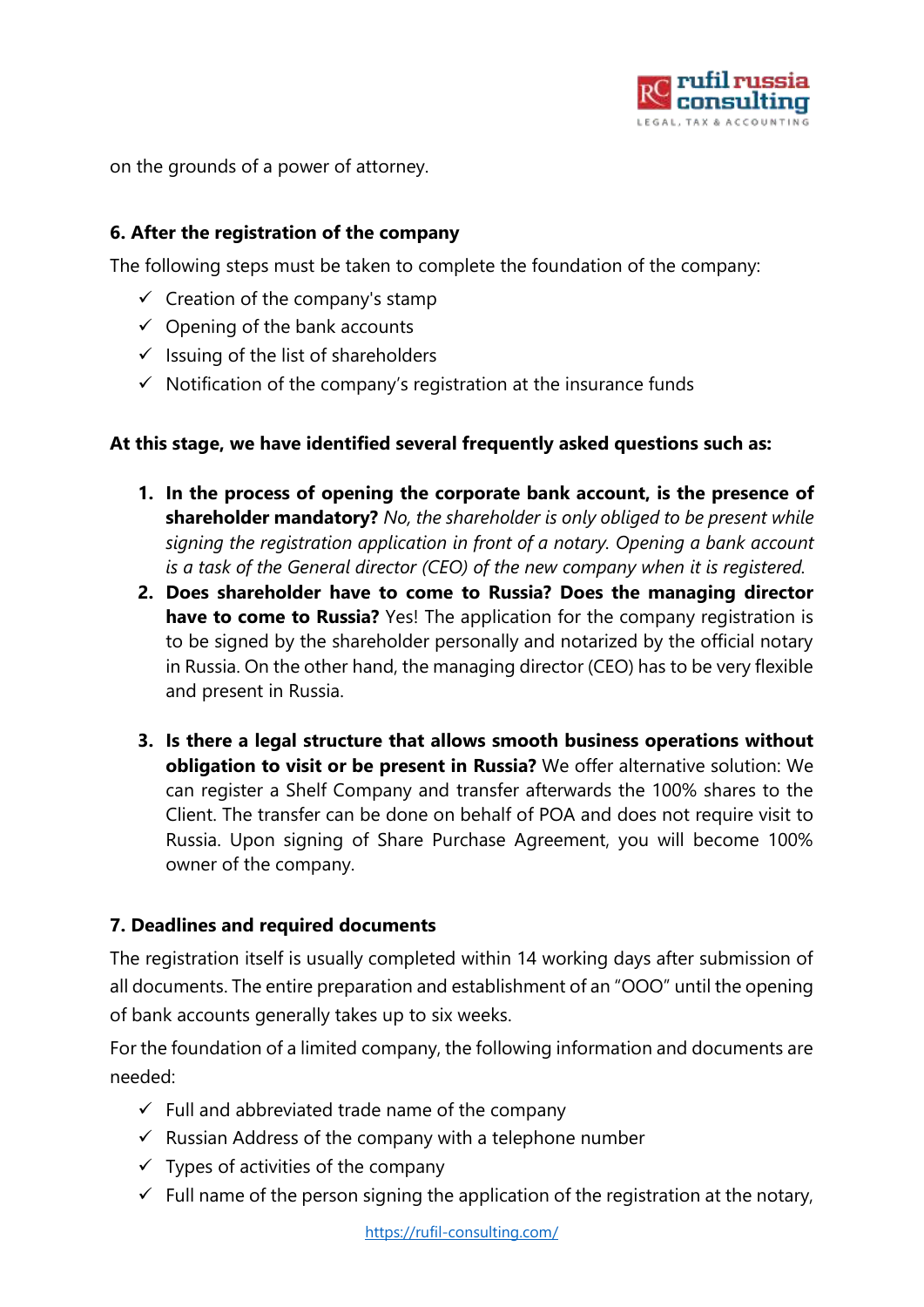

passport details (scanned copy of the passport and, if there are any, of the visa), address and telephone number

Documents needed:

- $\checkmark$  Authorization from each founding shareholder for our lawyers for undertaking all actions related to the establishment of the "OOO", with a notarial certified signature of the authorized person(s), of the principal and added with an apostille pursuant The Hague Convention. Our in-house lawyers will prepare a draft of the authorization for you
- $\checkmark$  A certified copy of the extract from the Trade Register with an apostille. By the time of the submission the extract should not be older than 3 months
- $\checkmark$  A certified copy of each shareholders' contract with an added apostille

All documents issued outside Russia need an apostille. The necessary translations of the documents listed above, are to be made in Russia. The apostille must be prepared in your country, at the competent authority. We ask you to provide us with scanned copies via E-mail in advance and then send the originals by a specialized document courier service. Never send documents in Russia by standard post service.

## **8. Do you have to come to Russia to register your company?**

At least one of the shareholders must come to Russia in order to sign the registration application in front of the notary. We can provide our customers with a solution how to establish a limited liability company without having to come to Russia. Feel free to contact us to get to know more about this.

But...you can as well become a company owner without obligation to come to Russia. Here is how:

Another way to become a company owner is through purchase of Russian shelf company. This is very often simplest and fastest entry solution to the Russian market. More on the shelf company procedure you can find on our website here: [https://rufil](https://rufil-consulting.com/shelf-company-in-russia/)[consulting.com/shelf-company-in-russia/](https://rufil-consulting.com/shelf-company-in-russia/)

## **9. Tax and Accounting laws in Russia**

All companies registered in Russia, including representations of foreign companies, are legally obliged to keep an account and report to the authorities regularly. This obligation also exists if the company is not or not yet commercial. When assigning an accountancy mandate, we recommend that the responsible accountant be a Chief Accountant certified in Russia and speaks fluent English.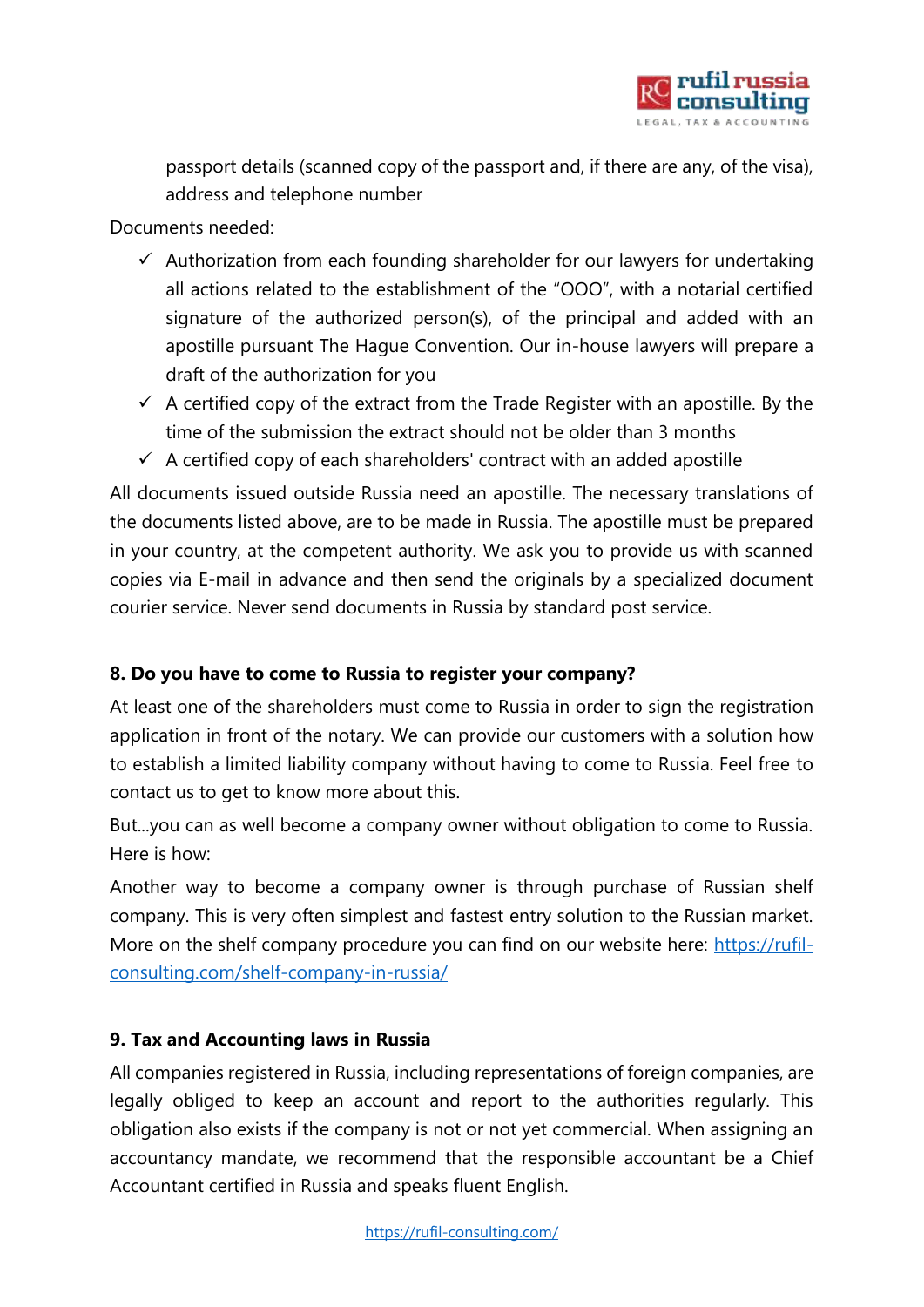

We provide accounting outsourcing services to international companies in Russia.

## **10. Interim Management in Russia**

Interim Management is the temporary taking over of the function of the general manager through our lawyer. During the foundation of your company interim management can help you to be able to join in business from day one.

Our aim: We want your company in Russia to be capable of doing business immediately while you have complete control over your company at the same time. We can guarantee this due to our in-house lawyer as your interim manager.

The duties of the Interim Manager usually are as follows:

- $\checkmark$  Signing of the accounting and other documents, which are to be signed by the Managing Director
- $\checkmark$  Signing of authorizations and contracts after previous approval by the client
- $\checkmark$  Signing of any documents related to the administration of personnel
- $\checkmark$  Signing an invitation and all related documents for the work permit

#### **11. Work permit in Russia**

A foreign employee requires a work permit to be able to work in a company in Russia. The easiest way to get the Russian work permit is through being granted the official status of a "high qualified specialist" (HQS). A foreigner gets the HQS status when he works in a Russian company and gets a salary of not less than 167.000 RUB per month. The processing of a high-qualified work-permit application through the Russian Migration authority (UFMS) usually takes between two and three months.

This guideline is a summary and partly schematic overview of the rules and requirements provided by the legislation in Russia. It is for informational purposes only and does not offer any legal advice. It is recommended to receive an individual consultation on the matter before making a transaction.

If you have any questions, please do not hesitate to contact our office in Moscow, Russia.